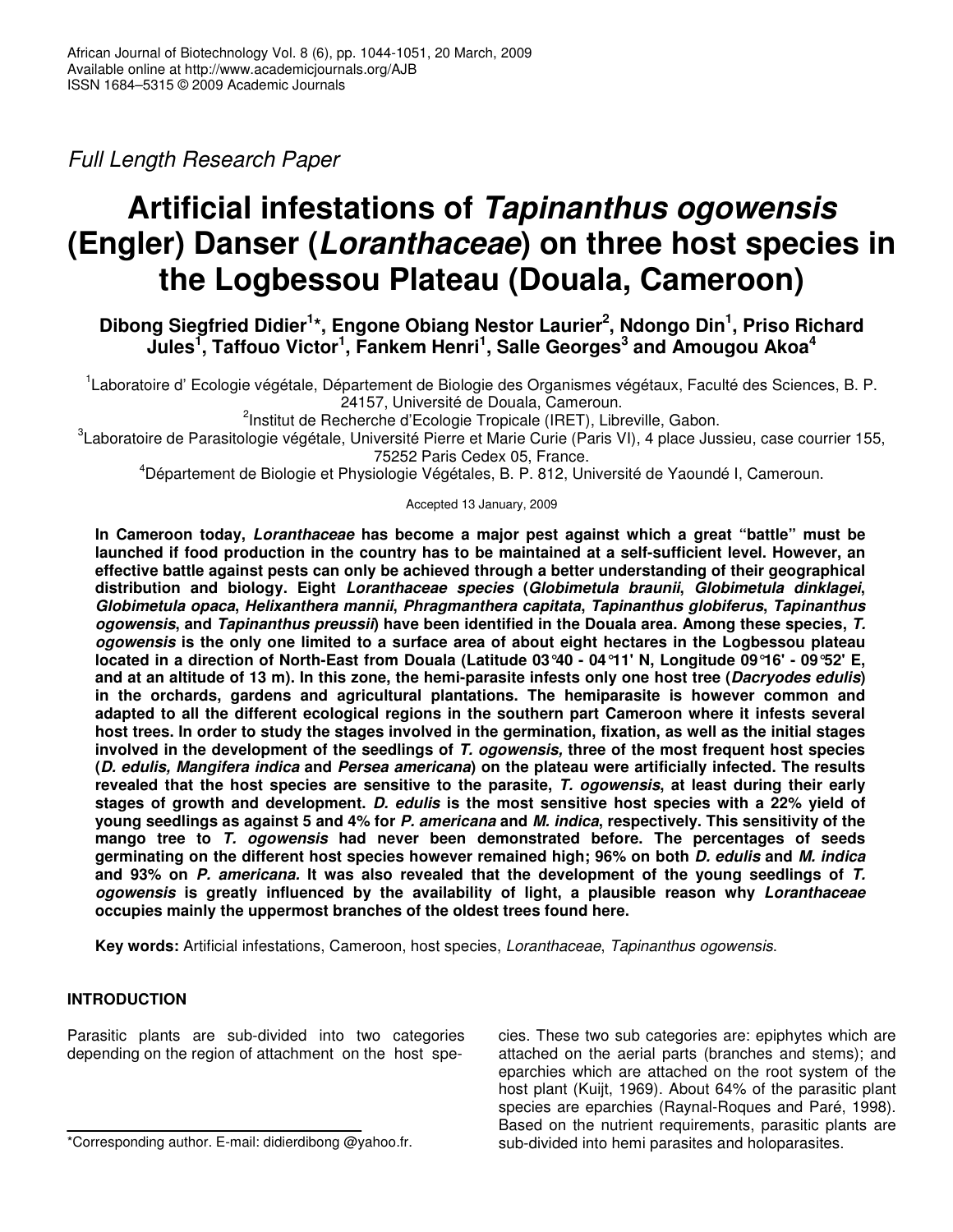The hemiparasites contain chlorophyll and synthesise their organic needs using carbon. However, some species have a reduced photosynthetic activity compared to their hosts. For such species to develop, they are obliged to extract organic matter from their host (Tuquet and Sallé, 1996). These plants that are less adapted for the parasitic mode of life form the majority (88%) of parasites. They include the facultative parasites (*Rhamphicarpa, Buchnera*, *Orthocarpus*, *Bellardia*, *Parentucellia*, *Euphasia*, *Rhinanthus* and *Odonites*), which represent the first stage of the differentiation in the parasitic mode of life (Raynal-Roques and Paré, 1998). In the absence of the host plants, they can still complete their life cycle successfully even though they remain weak and less prolific (Raynal-Roques and Paré, 1998).

The holoparasites, do not contain chlorophyll, are more specialized, and depend entirely on their host for their nutritive needs since they are unable to synthesis organic nutrients using atmospheric carbon. They include the endoparasites, whose development takes place inside the host tissues and are only visible during the flowering season (Raynal-Roques and Paré, 1998). The endoparasites are found mainly in the *Rafflesiaceae* and *Balanophoraceae* (Kuijt, 1969). Their mode of life is more specialized and their parasitism is absolute or obligatory (Raynal-Roque and Paré, 1998).

The parasitic plants are either dicotyledonous angiosperms and constitute only 2% of all the phanerogams or approximately 4700 species (Raynal-Roques and Paré 1998). *Loranthaceae* is a member of Santalales. They are chlorophyll containing hemiparasitic epiphyte shrubs. Their fruits are berries consumed by birds which also serve in dispersing the seeds. In each seed, there are multiple embryo sacs (polygonum type), the suspensor being very long and arranged in multiple series, and the viscous layer is located in the vascular region of the fruit.

The family of *Loranthaceae* is of worldwide distribution and includes 77 genera and 950 species (Polhill and Wiens, 1998). Seven of these genera subdivided into about 25 species have been identified in Cameroon (Balle, 1982). They infest many wild and cultivated woody tree species thereby limiting their yields. In Cameroon today, *Loranthaceae* has become a major pest against which a great "battle" must be launched if food production in the country has to be maintained at a self-sufficient level. The list of plants mentioned in the literature where the parasite infests only one host species refers to homogeneous plant groups (Boussim et al., 1993a; Engone et al., 2005). So far, we have not found any literature that has mentioned, a situation where the parasite infests only one host species among many, in a heterogeneous plant group.

In the Douala region (latitude, 03°40' - 04°11' N; longitude, 09°16' - 09°52' E; altitude, 13 m) (Din et al., 2008), eight *Loranthaceae* were identified. These include *Globimetula braunii*, *Globimetula dinklagei*, *Globimetula opaca*, *Helixanthera mannii*, *Phragmanthera capitata*, *Tapinanthus globiferus, Tapinanthus ogowensis*, and

*Tapinanthus preussii*. Among these parasitic species, *T. ogowensis* limited to a surface area of about eight hectares on the Logbessou plateau (a quarter located north of the city) was found to infest and parasite only one host tree, *Dacryodes edulis*. This host species accounts for 2/3 of the fruit trees counted on this site. The remaining 1/3 consists of peer, guava and mango trees. To understand this absolute and specific sensitivity, artificial infestations (Armillotta, 1984; Hariri et al., 1990) on three identified host species were conducted using a large number of *T. ogowensis* seeds.

#### **MATERIAL AND METHODS**

#### **Site of the study**

The study was conducted at Logbessou (P.K. 14), a quarter located north of Douala. Douala (located between latitude, 03°40 - 04°11' N; longitude, 09 $^{\circ}$ 16' - 09 $^{\circ}$  52' E; and at an altitude of 13 m) has a particular type of equatorial climate described as « camerounian ». It is characterised by two seasons, with a long rainy season (of at least 9 months), with abundant rainfall, (about 4000 mm per year), high and stable temperatures (26.7°C). The average minimal temperature in Douala for 30 years (1961 - 1990) is 22.6°C in July while the average maximal temperature is 32.3°C in February. The relative humidity of the air remains high through out the year and is close to 100% (Din et al., 2008).

#### **Artificial infestations on the field**

Artificial infestations were carried out in December 2007 on the three most common and abundant host species in the orchards and gardens of the Logbessou plateau. These three species are *D. edulis* (*Burseraceae*), *Mangifera indica* (*Anacardiaceae*) and *Persea americana* (*Lauraceae*). Ripe fruits of *T. ogowensis* were collected pressed and the epicarp removed. The seeds were then deposited on the top branches (whose diameters were less than or equal to 1 cm) where adhered to these branches through viscin (Boussim et al., 1993b). For each species, 30 individuals of Diameter at Breast Height (DBH) 30 cm were selected in the orchards and gardens on a mapped surface area of about 8 hectares. On each individual, 100 seeds of *T. ogowensis* were deposited on five of its top branches, that is, 20 seeds per branch. The germination of the seeds and the developmental stages of parasite were followed for nine months, that is, the follow up lasted until the end of August 2008. Two parameters were calculated:

Germination  $(\%)$  = (No. of germinated seeds / No. of seeds deposited)  $\times$  100

Fixing (%) = (No. of young seedlings / No. of germinated seeds)  $\times$ 100

Ripe fruits and the first developmental stages of the parasite on the host branches were collected, immediately fixed in FAA which is a mixture of formol, ethanol 70°C and acetic acid (Langeron, 1949) and were used for histological studies. Macrophotographs were taken using a digital camera of the type Kodak Easy Share CX6330 (3.1 Mega pixels).

#### **Histological study of seeds and the young seedlings of** *T. ogowensis* **at the laboratory**

For light microscope observation, samples were firstly fixed with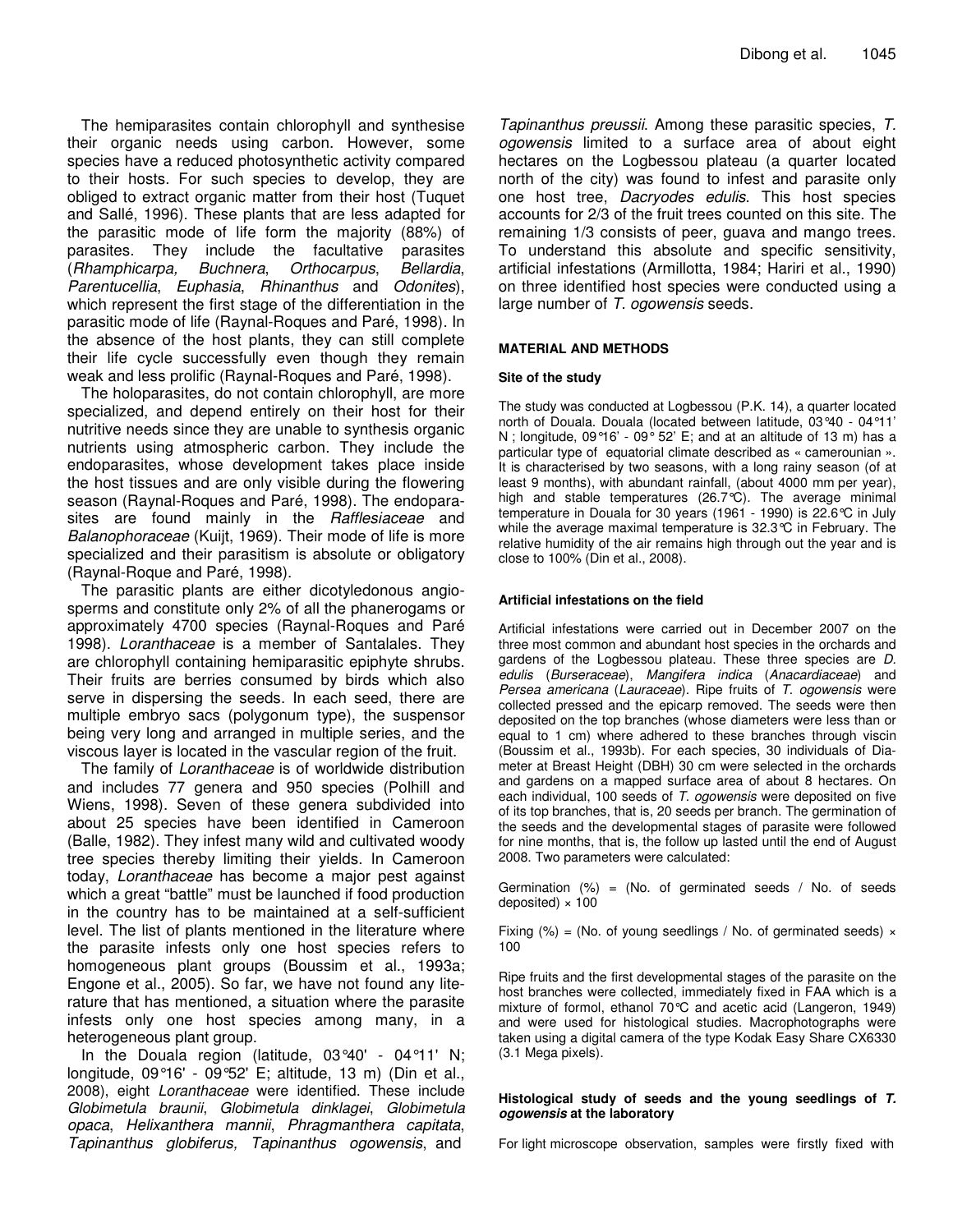solution, then dried in a gradient concentrated alcohol and then in paraffine at 56 - 58°C. Thirteen microns thick particles were either coloured with blue toluidine or with green light/fuchsine binocular magnifying glass Zeiss Stemi 2000-C. Pictures were numerized with a camera Zeiss Axiocam MRC using Axio Vision AC Rel. 4.5 software.

# **RESULTS**

### **Distribution and ecology of** *Loranthaceae* **on the site of the study**

Two species of *Loranthaceae* are present on the Logbessou plateau. The least abundant and least common is *Phragmanthera capitata*. It is heliosciaphilous and grows mainly on the wet and ventilated zones. It develops outside as well as inside the foliage or shelter (Figure 1A), and does not seem to have preference vis a vis the light intensity. This is not the case of *T. ogowensis* which rather occupies heliophilous biotopes (uppermost branches). It generally develops at the periphery of the foliage (Figure 1B) in order to have maximum sunlight. This behaviour justifies the parasite's preference for trees with light foliage particularly *D. edulis* for which it is specific in the Logbessou plateau. In fact, *P. capitata* infests and parasites other cultivated fruit trees (*P. americana* and *Psidium guajava*) but not the plum trees.

#### **Flowering-fructification**

*T. ogowensis* is monoecious plant whose flowering period occurs from December to August with a 50% activity on May. The violet flowers (Figure 1D), generally occur in groups of three at the base of triangular bracts in the form of a cross with the leaves of the node bearing them. The male flower is made up of four petals (Christmann, 1960) each bearing on its face, an anther with many pollen sacs. The mush more smaller female flower, is made up of a perianth with four sepals inserted on the floral receptacle below the ovary. Fruit production begins immediately after the flowering period and lasts for two months. The ovoid fruits are either white or green during the juvenile stage but are red when mature (Figure 1F). The observation of longitudinal sections of the ripe *T. ogowensis* fruits enables us to distinguish its different regions. From the outside towards the centre these regions are the red epicarp, the yellow mesocarp (Figure 1F) whose internal part represents viscin, the white endocarp and the seed. Viscin is a tissue made up of elongated cells coated with polysaccharide mucilage (Armillotta, 1984).

The production of seeds is limited compared to the great number of flowers produced. Seed production by *T. ogowensis* is, however, abundant compared with that of *P. capitata* where it is limited (Figure 1).

## **Germination and fixing**

*T. ogowensis* seeds are more or less regular and bear an embryo containing chlorophyll. This embryo completely enclosed by an endosperm containing no chlorophyll (Figure 2A). The embryo itself (Figures 2B and C) consists of two zones; a hypocotyl zone which ends in a rounded apical part, pointing towards the style. The cotyledonous zone is found on the same side as the flower stalk. These two areas are separated by a depression, near to the hypocotylous zone (Figure 2A to C). In the depression is the caulinear meristem (Figure 2D). The hypocotylous region is covered with outgrowths (Figure 2B and E) which play an important role during the binding of the seedling to the host branch. The cotyledonous zone is much more elongated and is made up of two cotyledons separated by a narrow furrow (Figure 2D). The meristem appears to be acute in the plane of the cotyledon (Figure 2C).

Germination of the seed takes place when the chlorophyllian hypocotyls cross the endocarp and become visible (Boussim et al., 1993b). Irrespective of the host species considered, the percentage germination of *T. ogowensis* seeds was high and constant, ≥ 93%. Germination of mature seeds (having a red epicarp and a yellow mesocarp) occurs within 48 h. Trial artificial infestations with a mixture of mature and immature seeds (with a green epicarp) resulted in percentage germination lower than 50%; this low percentage may probably be due to the fact the white viscin of the immature seeds is not sticky, hence most of the seeds fell off after they were deposited.

Fixing or attachment takes place through the free end of the hypocotyls, a meristematic zone at the origin of the elongation of this part of the embryo (Thoday, 1951; Boussim, 2002). When this end comes into contact with the surface of the host branch, it flattens and forms an attachment cone. At the centre of this cone, the cells actively multiply to form a young sucker which penetrates the host's tissues. The percentage of seedling attachment on the branches of each retained *T. ogowensis* was always < 25%; 22% for *D. edulis*, 5% for *P. americana* and 4% for *M. indica*.

These stages took place during the first 14 days following the deposition seeds on the surface of the host branch. On day 14, the first leaves appeared above the attachment cone in the furrow between the cotyledons. The appearance of the second leaf took one more week; and for all the three host species, it took place either at shelter or in the light (Figure 2).

#### **Growth and development of the seedling**

The development of the aerial part of the seedling occurs only on *D. edulis* and depends on the intensity of the light received and more especially on the amount of nutrients supplied by the parasitized organ of the host. Under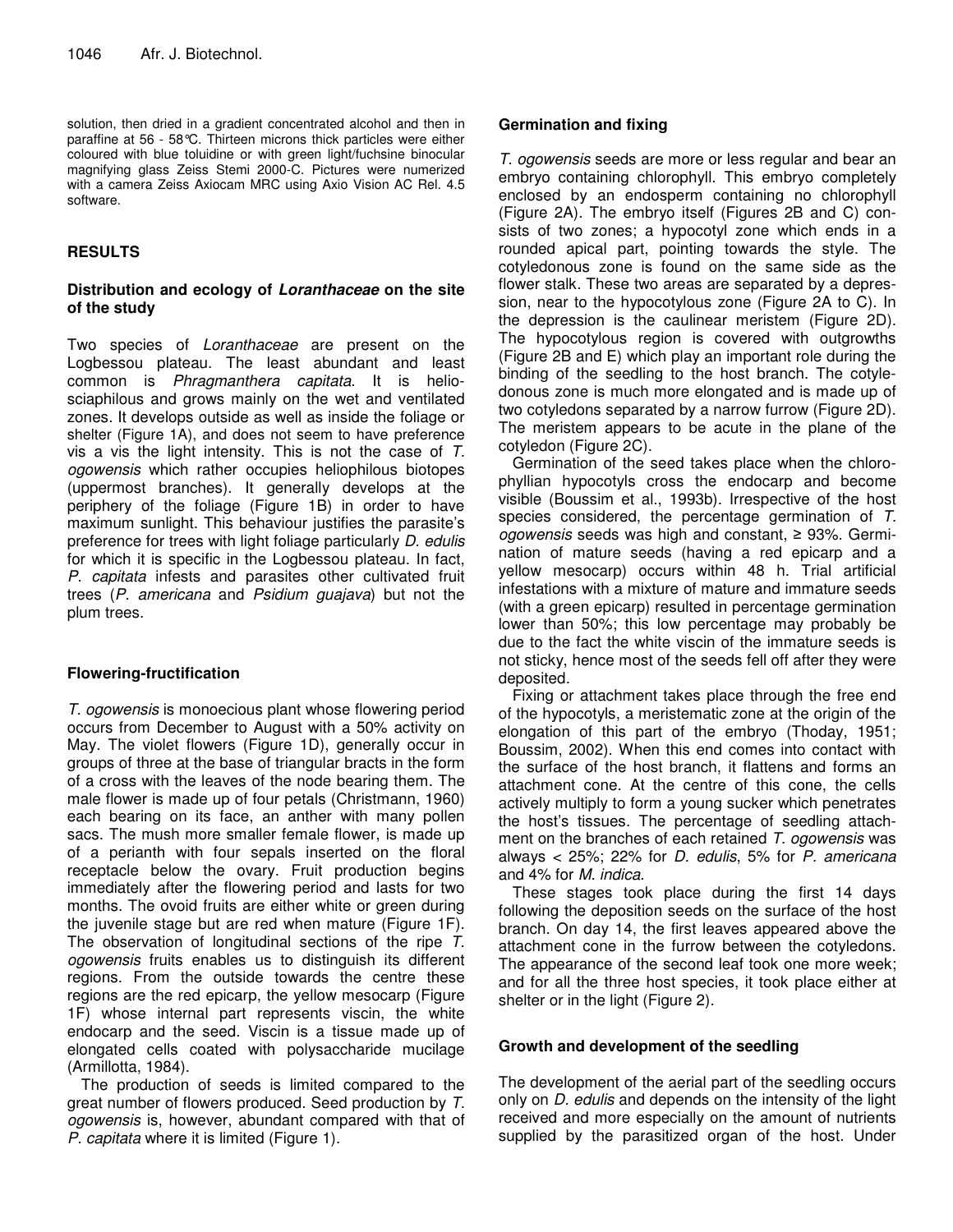

**Figure 1**. A. General aspect of the *P. capitata* tufts on *P. americana*. B. Arrow indicates *T. ogowensis* located at the periphery of *D. edulis*. C. Details of two opened flowers of *P. capitata*, cheesecloths rolled up on themselves towards the interior and recovering the bicolour style (sty). D. Details of two opened flowers of *T. ogowensis*, highly strangled at the base, arrow showing a style rounded at its end. E. Adult berries, each bearing a seed covered by an orange or red viscin (arrow). F. Seed surround-ded by yellow viscin and removed from its epicarp.

these conditions not more than one seedling of each infested individual host succeeded to develop through the 9 months after germination. Attachment on pear and on mango trees failed and all the *T. ogowensis* seedlings degenerated to a stage where they had only two leaves. During the first five months the rate of development is relatively slow. At the end of the second month, 2 other leaves appear while the first 2 leaves disappeared during the next month. During the 4<sup>th</sup> month, 2 other leaves appeared making a total of 4 leaves. No morphological change was observed during the  $5<sup>th</sup>$  month. During the  $6<sup>th</sup>$ month, the oldest leave degenerated and two other leaves appeared on the stem which now measures 0.4

cm. The  $7<sup>th</sup>$  month is characterized by a significant increase in the length of the stem (6.5 cm) though the number of leaves remained the same. From the  $8<sup>th</sup>$ month, growth obeyed the law of increase in number of leaves and length of the stem with seven leaves developing for a 9.7 cm increase in length. The diameter of sucker also thickens and reaches 2 cm. During the 9<sup>th</sup> month, two new leaves as the stem length increased to 23.9 cm. During the 10th month, the seedling measures 38.3 cm, and has thirteen leaves seven of which developed vigorously but with progressively decreasing sizes from the bottom to the top of the stem (Table 1).

During the first five months, the increase in the length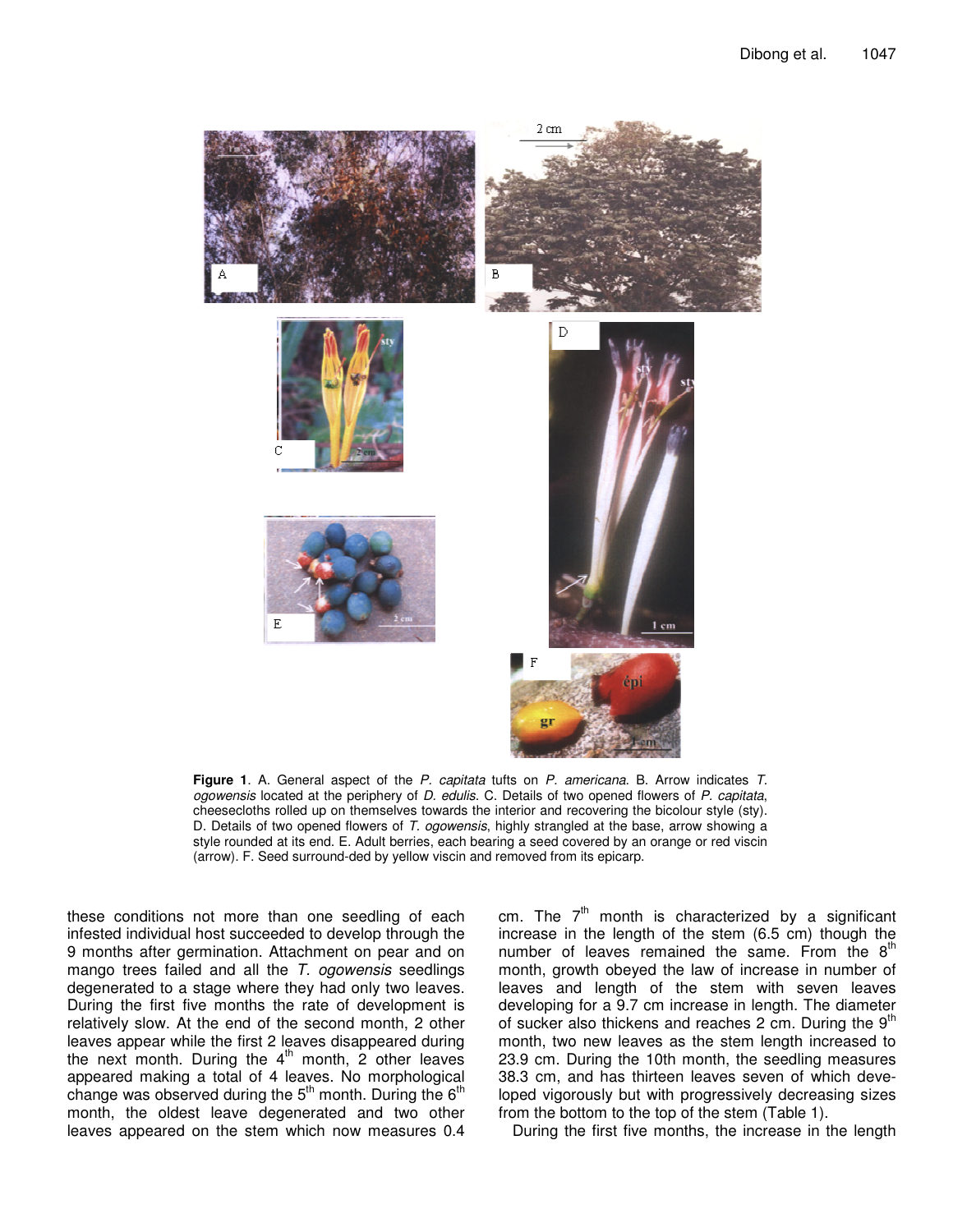

**Figure 2.** A. Longitudinal section of a berry, shown without colour. The section shows the epicarp, the external mesocarp, the internal mesocarp or viscin surrounding the endocarp, endosperm, embryo, floral stalk and style base. B. Macrophotograph of mature embryo extracted from seed; hypocotyled area covered with outgrowths, reinflated end, area of cotyledon, beginning of the inter cotyledon furrow. C. Longitudinal section of an embryo showing the reinflated end, location of the apical meristem, insertion and the area of cotyledon as seen under a light microscope. D. Details of the insertion shown in "C". E. Details of the reinflated end showing the outgrowths.

of the leaves is more remarkable than their widening and the first four leaves with weopon form an alternate on the stem. The host forms a blister on the contact zone while the remaining part of the seed consisting of hypocotylous and cotyledon start to decrease. After this period, widening becomes more marked so that the five new appearing leaves are bigger and larger than the first ones, subovals and always alternate on the stem (Table 1).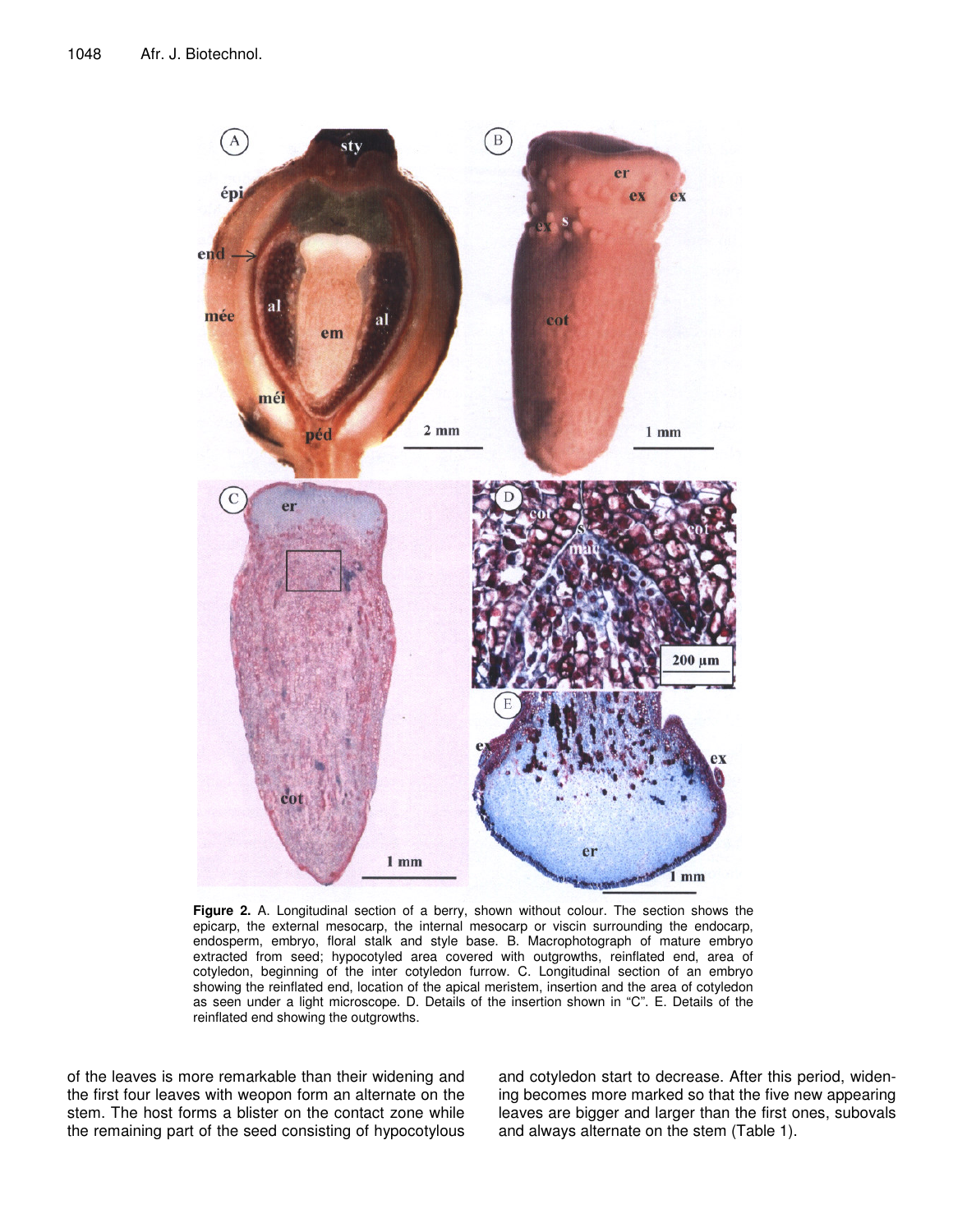| N° of the      | <b>Date</b>   | 04/12        | 04/01                   | 04/02        | 04/03          | 04/04          | 04/05           | 04/06           | 04/07          | 04/08          | 04/09          |
|----------------|---------------|--------------|-------------------------|--------------|----------------|----------------|-----------------|-----------------|----------------|----------------|----------------|
| leaf           | <b>Number</b> | $\mathbf{2}$ | $\overline{\mathbf{4}}$ | $\mathbf{2}$ | 4              | 4              | $5\phantom{.0}$ | $5\phantom{.0}$ | $\overline{7}$ | 9              | 13             |
|                | of leaves     |              |                         |              |                |                |                 |                 |                |                |                |
| $\mathbf{1}$   | Length        |              | 4.4                     | $\mathbf 0$  |                |                |                 |                 |                |                |                |
|                | Width         |              | 0.4                     | $\pmb{0}$    |                |                |                 |                 |                |                |                |
| $\overline{c}$ | Length        |              | 3.5                     | $\mathbf 0$  |                |                |                 |                 |                |                |                |
|                | Width         |              | 0.6                     | $\pmb{0}$    |                |                |                 |                 |                |                |                |
| 3              | Length        |              | 5                       | $\,6\,$      | 6.7            | 6.8            | $\pmb{0}$       |                 |                |                |                |
|                | Width         |              | 1.1                     | 1.3          | 1.3            | 1.3            | $\mathbf 0$     |                 |                |                |                |
| 4              | Length        |              | 1.3                     | 1.4          | 6.7            | 6.7            | 6.7             | 6.7             | 6.9            | 6.9            | 6.9            |
|                | Width         |              | 0.3                     | 0.4          | $1.1$          | 1.1            | 1.1             | $\overline{c}$  | $\overline{c}$ | $\overline{2}$ | $\overline{2}$ |
| 5              | Length        |              |                         |              | $\overline{c}$ | $\overline{2}$ | 4.2             | 4.5             | 5              | 5.1            | 5.1            |
|                | Width         |              |                         |              | $\mathbf{1}$   | 1.2            | 1.8             | $\overline{c}$  | $\overline{2}$ | $\overline{c}$ | $\mathbf{2}$   |
| 6              | Length        |              |                         |              | 0.4            | 0.4            | $\overline{7}$  | 8               | 8.2            | 8.5            | 8.7            |
|                | Width         |              |                         |              | 0.1            | 0.1            | 2.5             | 3               | 3              | 3.9            | 3.9            |
| $\overline{7}$ | Length        |              |                         |              |                |                | $\overline{2}$  | 7.4             | 8.3            | 8.5            | 8.6            |
|                | Width         |              |                         |              |                |                | 0.8             | 3.4             | $\overline{4}$ | 4.9            | 4.9            |
| 8              | Length        |              |                         |              |                |                | 0.8             | 3.5             | 8              | 8.8            | 9              |
|                | Width         |              |                         |              |                |                | 0.2             | 1.7             | $\overline{4}$ | 4.5            | 5              |
| 9              | Length        |              |                         |              |                |                |                 |                 | 7.2            | 10.2           | 11             |
|                | Width         |              |                         |              |                |                |                 |                 | 3.6            | 6.4            | 6.5            |
| 10             | Length        |              |                         |              |                |                |                 |                 | 3.9            | 10.2           | 11.4           |
|                | Width         |              |                         |              |                |                |                 |                 | 1.7            | 5.9            | 6.3            |
| 11             | Length        |              |                         |              |                |                |                 |                 |                | 4.5            | 6.5            |
|                | Width         |              |                         |              |                |                |                 |                 |                | 2.1            | 9.1            |
| 12             | Length        |              |                         |              |                |                |                 |                 |                | 1.3            | $\overline{7}$ |
|                | Width         |              |                         |              |                |                |                 |                 |                | 0.8            | 4.4            |
| 13             | Length        |              |                         |              |                |                |                 |                 |                |                | 4.2            |
|                | Width         |              |                         |              |                |                |                 |                 |                |                | $\overline{2}$ |
| 14             | Length        |              |                         |              |                |                |                 |                 |                |                | 15             |
|                | Width         |              |                         |              |                |                |                 |                 |                |                | 3.1            |

**Table 1.** Parameters of growth and development of *T. ogowensis* young seedling during the first ten months 2007 - 2008, after germination on *D. edulis* branch.

#### **DISCUSSION**

The results of artificial infestations carried out on the *Loranthaceae* revealed that optimum germination and attachment of the seedlings occurs when the seeds are deposited on the day the fruits were harvested. On the contrary, a perturbation of seed germination occurs when the fruits are first preserved in a freezer for one or two days, resulting in a very high proportion of seedling (> 80 %) reflecting a reduction in the duration for which the seeds of these parasitic plants are viable. After harvesting the fruits, the seeds have to be deposited on the host branches within the shortest possible time to achieve optimum germination and attachment of seeds.

The viscin does not only play an important role in the dispersal of seeds by birds that feed on the sweet compounds (Gedalovich et al., 1988); but also in the

attachment of seeds on the surfaces of the hosts branches due to its viscous consistency (Edouard and Raynal Roques, 1989). This viscin forms the mesocarp, the major component of the pericarp of all *Loranthaceae*. During germination, the end of hypocotyls elongates and comes into contact with the surface of the host branch. It then flattens and forms a fixation cone which penetrates in the host tissue by negative phototropism to form the sucker. For the three host species, the development of the two leaf stage depends only on the nutritive reserves of the embryo, without any relationship with the substrate and can take place in shelter and in light. This is a characteristic of all *Loranthaceae* (Onefeghara, 1971; Boussim et al., 1993b; Engone et al., 2005).

The events that follow the two leaf stage depend on the parasitized species. For *M. indica* and *P. americana* all the seedlings of *T. ogowensis* degenerated without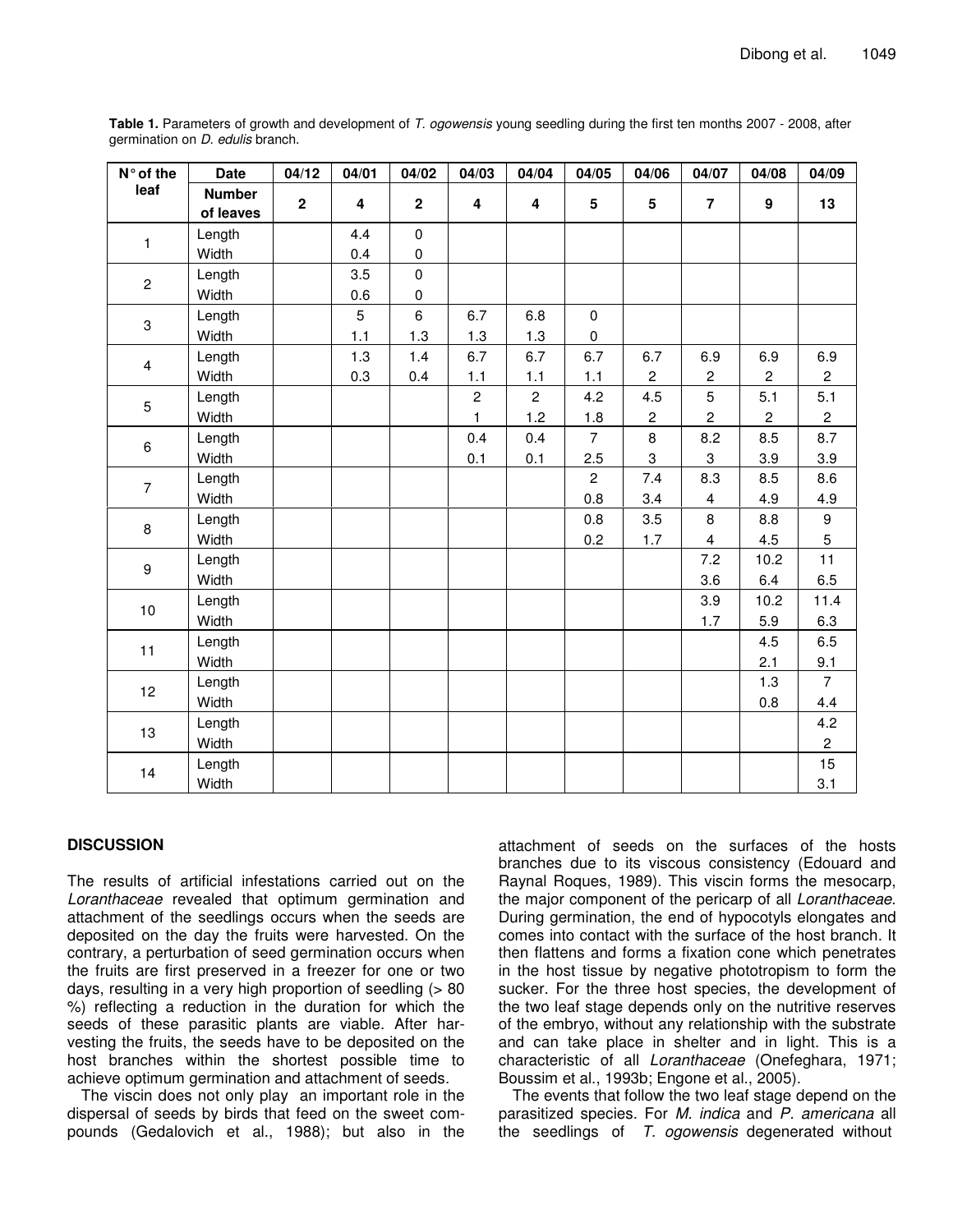attaining the four leaf stage whereas this stage was reached on *D. edulis* after two months. It is at the four leaf stage that the growth rate of *Loranthaceae* on its host decreases but without any visible morphological changes (not even the lost of the two leaves which are regenerated later). The end of this period of slow growth is marked by two important morphological and physiological events: the host reacts by forming a blister at the contact zone; and the establishment of vascular connections between the xylem elements in the absorbing system of the parasite and those of the host.

These connections which result from a stimulation of the cambial activity in the host following the attack by the parasitic were not established between the parasite and the mango tree which is refractory to *Tapinanthus* (Boussim et al., 1993b) and to other *Loranthaceae*. Somewhere else, away from the investigated area, pear trees that are sensitive to *Loranthaceae* also lost their *T. ogowensis* seedlings. In Cameroon, this *Loranthaceae* is found primary and secondary forests, tree groups in the savanna and the recurred forest (Balle, 1982). Its dissemination (through seed dispersal) on the indigenous and exotically cultivated fruit trees is almost exclusively by *Pogoniulus chrysonocus*, "the small bird with yellow face" (Boussim, 2002; personal observation). This dissemination takes place between February and August. According to Serle and Morel (1979), this frugivorous bird (*Pogoniulus chrysonocus*) is also found in Senegal, Chad, the Central African Republic and Congo. Pollination is carried out by Soui-manga (*Nectariniideae*) which is attracted to the flowers by the nectar located at the summit of the ovary. Soui-manga (*Nectariniideae*) is a small bird with beaks that are curved and morphologically adapted for sucking nectar from the tubular *Loranthaceae* flower. Among these birds, *Nectarina senegalensis* and *Nectarina pulchella* are the most active, spending long hours on the fruit trees visited in the investigated area. As counted, the fruit trees infested by *Phragmanthera capitata* are citrus trees, annon trees, pear trees, coffee trees, cacao trees, kolanut trees, hevea trees and guava trees. Two thirds of the old trees in the Logbessou plateau are *D. edulis*, while the remaining 1/3 consists of pear, mango and guava trees. The high colonisation of *D. edulis* by *T. ogowensis* is favoured by the adaptations that result from interactions with this host species that is also very common (Norton and Carpenter, 1998). In this less specific heterogeneous plant community in which *D. edulis* is relatively more abundant  $(270\%)$ , the degree of specificity of the parasite is reinforced (Norton and Carpenter, 1998). Under these conditions, the parasite can successfully grow on any potential host it meets as is the case of *Phragmanthera capitata* parasitism observed in the plantations of *Hevea brasiliensis* in Cameroon Development Corporation (CDC) in the Douala area.

The degree of specialization of *T. ogowensis* for *D. edulis* is also influenced by the duration of association between the two. In fact, *D. edulis* is one of the oldest

tree species in the study area, their diameters being at least 70 cm and as affirmed by the owners, these trees are about 20 years old. According to the second rule of Manter, a long term association between the host and the parasite creates a high specificity (Brooks and Mc Lennan, 1993). Also, a given parasite has a very close relationship with its host when it is the first among others to infest the host and if the host occurs abundantly (Shaw, 1994). The evolution of the host-parasite interface as from the two leaf stage depends on the competition between the metabolism polyphenols by the host and the growth rate of the young parasite suckers (Hariri, 1989; Hariri et al., 1990 and Sallé et al., 1993):

- If the growth rate of the sucker is higher, then the individual is sensitive;

- If the host reaction is so intense, then the progression of the sucker is blocked.

This is the case of the two woody species *M. indica* and *P. americana* which are refractory to *T. ogowensis* on the Logbessou plateau. The first species is very resistant; the two leaves stage is never exceeded no matter the medium. The second species is sensitive, but not on the Logbessou plateau. In these two cases, the host rapidly synthesizes polyphenolic compounds in large amounts. These compounds are rich in tannins and flavonoïdes. It then becomes impossible for the parasite to cross this barrier; hence it dies due to its inability to obtain nutrients from the host tissues.

The time interval (latent period) between the establishment of this phenolic barrier or connections and the death or progress in the development of *T. ogowensis* seedlings is variable; about two weeks for *M. indica* and two months for *P. americana*. The amount and the nature of the polyphenols present in the host tissues before the parasitic aggression may determine the degree of the host resistance. In the case of *D. edulis*, the latent period lasts for five months during which there are no apparent morphological changes. After the latent period, developmental rate of the young seedling increases. Favoured by the availability of nutritive substances drawn from the host, more leaves develop successively and connexions become established between conducting tissues of the host and parasite. Other successive stages of leaves are set up at the connections of the two partners are established. The new leaves that develop are larger and longer than the previous ones.

# **Conclusion**

The availability of light and the relative abundance of the host species may have an important influence on the specificity of *T. ogowensis* for *D. edulis* (Hawkins et al., 1992). The relative abundance of the host found in a given area favours the parasitic specificity for that host